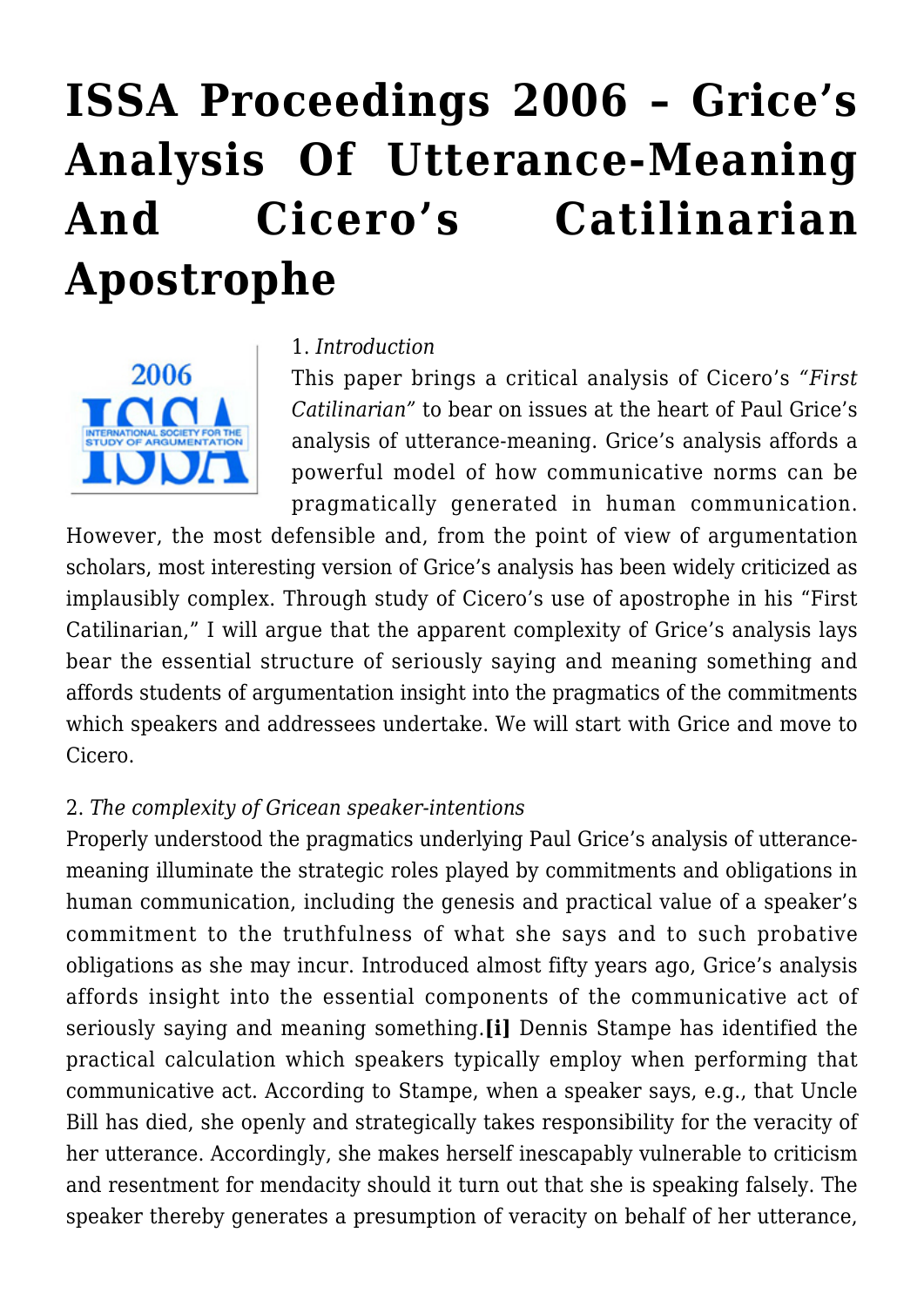which serves to provide her addressee with assurance that she is speaking truthfully. Given the speaker's openly incurred commitments, her addressee can reason (ceteris paribus) and is intended to reason that the speaker would not be manifestly willing to risk criticism for speaking falsely, were she not in fact speaking truthfully (Kauffeld, 2001; Stampe, 1967; 1975).

This interpretation of the practical design underlying the constituents identified by Grice's analysis is a model of normative pragmatics.**[ii]** It exhibits the genesis of a normative obligation in a familiar communicative practice: in saying that *p*, the speaker openly incurs an obligation to speak truthfully. And it identifies the potential efficacy of that normative obligation, *viz.*, by openly incurring an obligation to speak truthfully, the speaker generates reason to, e. g., believe what she says. Moreover, variants of Stampe's strategy for generating presumptions can be seen to be at work in the genesis of probative obligations in such speech acts as *accusing, proposing, praising,* etc. (Kauffeld, 1998; 2002).

However, Stampe's account relies on a version of Grice's analysis which many regard as implausibly complex. As Grice defended his analysis in the face of counter-examples, the conditions posited as necessary to seriously saying and meaning something grew in complexity. The version which informs Stampe's account holds that it will be true that some speaker (*S*) means something by an utterance (*u*), if and only if *S* produces *u* with the following complex intention.

*S's primary sub-intention* (I1): *S* intends1 that some addressee (*A*) respond (*r*) that *p* (or at least act as if *S* intends1 that *A r* that *p*);

*S's second sub-intention* (I2): *S* intends2 that *A* recognize *S's* primary subintention (or at least acts as if *S* intends2 that *A* recognize *I1*);

*S's third sub-intention* (I3): *S* intends3 that *A* recognize *S's* secondary subintention (or at least act as if *S* intends3 that *A* recognize *I2*); and

*S's fourth sub-intention* (I4): *S* intends4 that *A's* complex recognition of *S's* intentions provide *A* with at least part of *A's* reason for ring that *p* (or at least acts as if *S* were speaking with this intention) (Grice, 1969, pp. 154-157; Stampe, 1967; 1975; Strawson, 1964, pp. 439-460).

Accordingly, it will be true that Mary has said that Uncle Bill has died, if she has uttered something *A* is to take as semantically equivalent to 'Uncle Bill has died', and if this utterance is part of a complex effort on her part to get *A* to, e.g., believe that Bill has died, and if that effort includes an attempt to get *A both* to recognize that she is trying to secure this belief and to recognize that Mary wants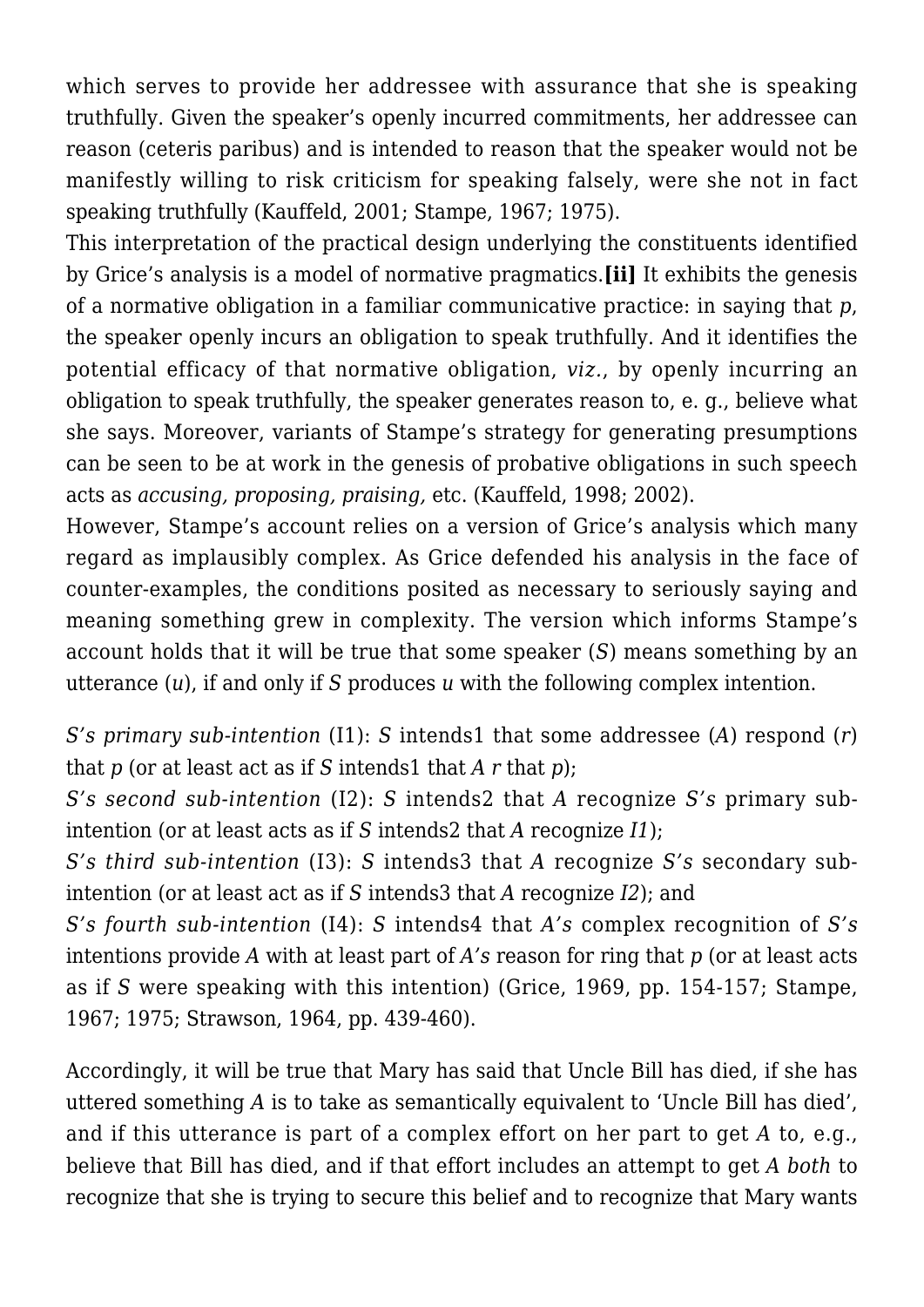*A* to recognize that she is trying to get him to believe that Uncle Bill has passed on, and if Mary at least acts as if this complex effort is designed to provide *A* with reason to believe that Uncle Bill has. Notice that in implementing *I2, S* deliberately tries to make *I1* apparent to *A*; while in implementing *I3, S* openly gives *A* to believe that *S* is trying to get *A* believe that *p.* Were *S* successful in executing *I2* in the absence of *I3*, then *A* would recognize *I1,* but *A* might well believe that this recognition was something he had arrived at on his own. If *S* successfully executes *I3,* A is given to know that *S* has induced him to recognize *I1.*

To many this claim that seriously saying and meaning something requires that *S* be deliberately open about the primary intention which S is (ostensibly) speaking attributes to speakers a far more complex production than is typically involved in simply saying something (Avramides, 1989, p. 14; Black, 1975, p. 118; Evans & McDowell, 1976, pp. xix-xxiii; Grandy & Warner, 1986, pp. 8-13; Grice, 1986, pp. 80-85; Kemmerling, 2001, p. 74; Loar, 2001, p. 104)**.[iii]** Consequently, many students of Grice's work prefer simpler versions of his analysis in which speakers, relying (tacitly) on the trust of their addressees, need only make it apparent that they want *A* to know that, e.g., *S* wants (intends) *A* to believe that *p* (Kemmerling, 1986, pp. 132 & 142; 2001, pp. 74-76; Loar, 2001, pp. 104-106). However, this retrenchment strips the analysis of the means by which *S* openly takes responsibility for her communicative effort and, thus, eliminates the grounds, which, according to Stampe, *S* provides to assure her addressee of *S's* accountability.

In what follows I try to show that, far from attributing to speakers a hopelessly complicated effort, Grice's analysis helps us to appreciate the complexity of human communication and the practical value of the primary communicative act of saying and meaning something. Attention now turns to Cicero's famous oration.

#### 3*. The apostrophes in Cicero's First Catalinarian*

Consider first the communicative structure of *apostrophe.* Willard Espy, parroting Peacham's *Garden of Eloquence*, explicates this figure of speech as follows.

Apostrophe, when we suddenly forsake the former frame of our speech and go to another. That is to say, when we have long spoken of some person or thing, we leave speaking of it, and speak unto it, which is no other thing than a sudden removing from the third person to the second (1983, p. 156).

Apostrophe, then, requires at least two addressees (*A1 & A2*), one of whom is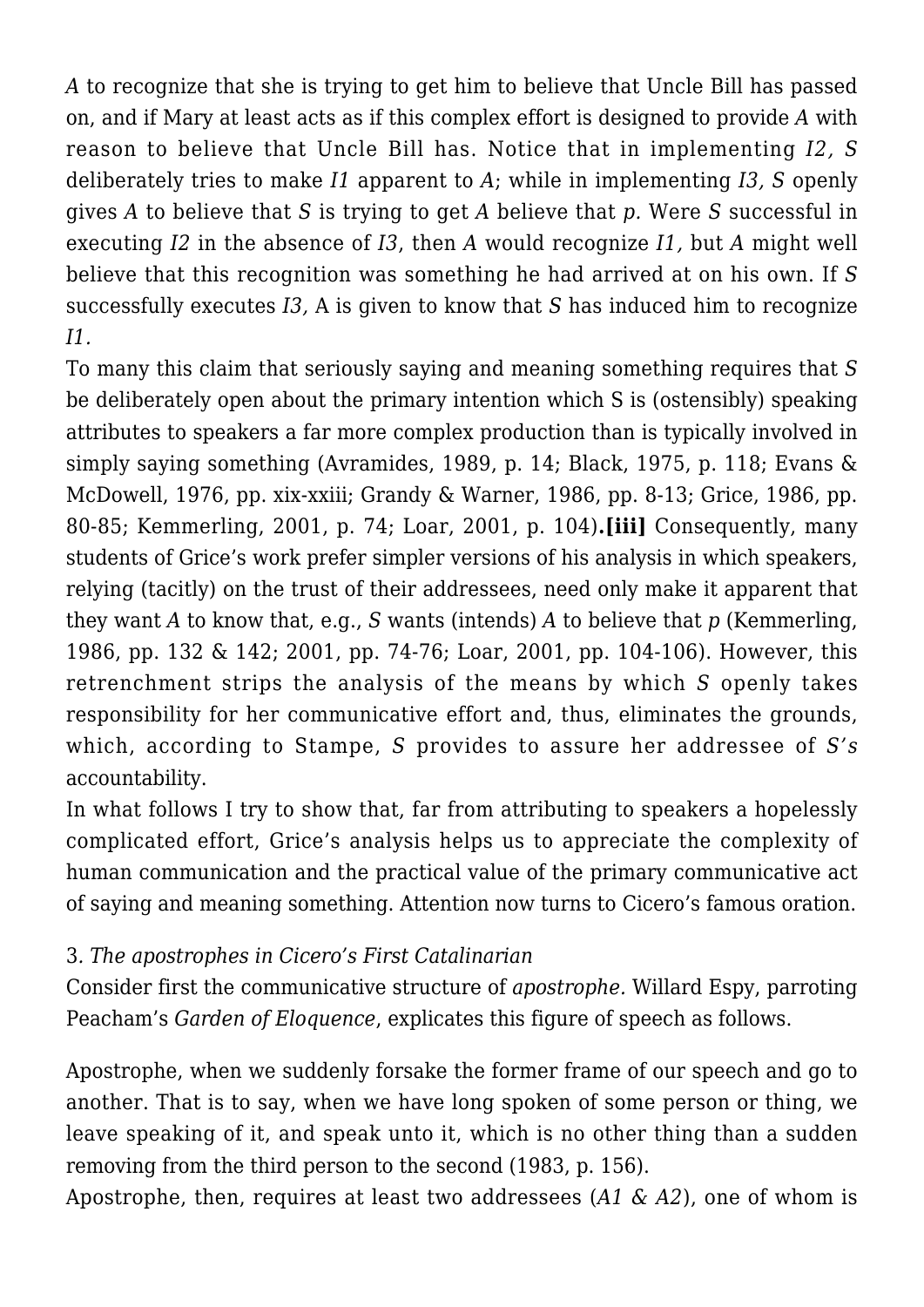typically present while the other may be actually present or may appear only as a persona imagined by the speaker. In producing an apostrophe, *S* is engaged in speaking to *A1* about *A2*, and *S* turns from addressing A1 to speak to (or as if to speak to) A2, and S casts A1 in the role of an affected listener, who (i) is intended1 to overhear and respond appropriately to what *S* says to *A2* and (ii) is intended2 to recognize that *S* intends1 that *A1* overhear and respond appropriately to what *S* is saying to *A2*. In this scheme, an addressee may play two roles: first as the person spoken to, the addressee, and second as the affected listener. The sequence of roles here is not essential. In his "First Catilinarian" Cicero switches back and forth between two potential addressees – The Roman Senate and the villainous Catiline – both of whom are actually present (Cicero, 1977b).

Successful apostrophe imports content from statements made to one party into a discourse addressed to another party. The material thus transferred occupies a unique status. The imported evidence, arguments, etc. does not enter the dialogue as statements made to the parties who are to assimilate those materials in the capacity of affected listeners. So when Cicero says something to Catiline, while manifestly intending that the Senate follow his statements and find them relevant to the arguments he is presenting to the Senate, he does not actually say those things to Senate; accordingly, he does not openly take responsibility for the truthfulness and rational adequacy of the imported utterances. Consequently, the speaker does not openly incur a burden of proof with respect to those materials. This possibility of importing into a discourse argumentation for which one does not *openly* commit oneself to a corresponding burden of proof was of considerable strategic importance to Cicero on the occasion of his First Catilinarian.

To appreciate that importance, recall the situation Cicero confronted on the occasion of this address. Nearing the end of his term as Consul in 63 BC, Cicero was confronted with a potentially broad popular uprising growing out the economic conditions of the time and led by dissolute and debt-ridden members of the Senatorial class, particularly by Catiline. Fortunately, Cicero had an informer in his enemies' camp, and on November 6, he was informed that the insurrection was coming to a head with plans to assassinate Cicero and to initiate an insurrection in the city of Rome, accompanied by armed uprisings in the countryside. Cicero thwarted the attempted assassination and called a meeting of the Senate to announce his latest intelligence regarding Catiline's intrigues. Upon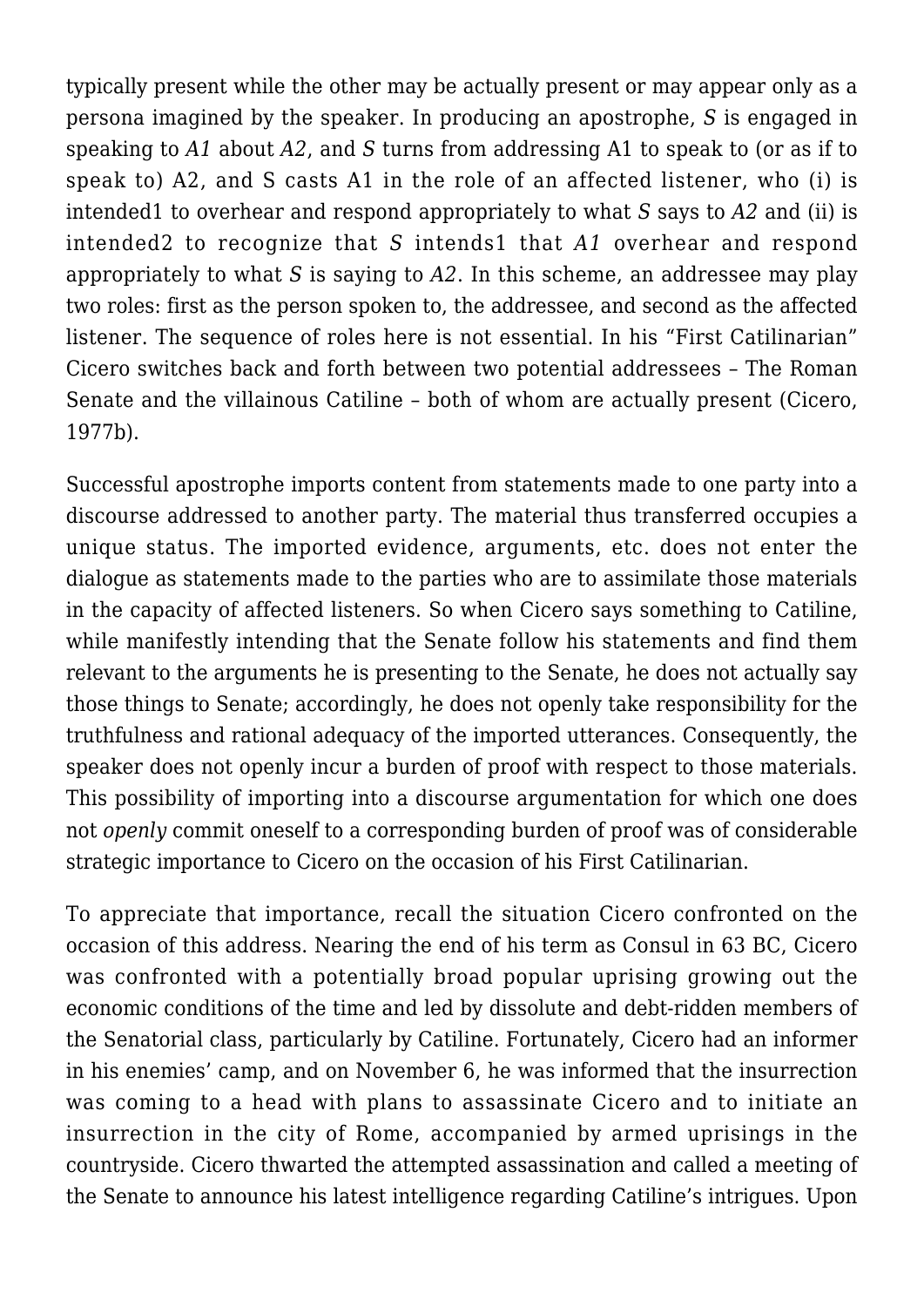his arrival at the meeting, Cicero found Catiline brazenly in attendance, seated in isolation from the other Senators. Cicero then faced a situation which called for a careful and moderate response. Operating under what we would describe as a declared state of emergency, he had, at least arguably, broad powers to take action against Catiline, but of necessity Cicero pursued a cautious strategy and was unwilling to act without full Senatorial approval. As a recent biographer observes:

[E]vidence for a conspiracy in Rome still consisted only of rumor and unverifiable reports from unauthoritative sources. He [Cicero] was aware of broad skepticism, real or pretended, about Catiline's revolutionary intent and the danger from it, and, sensitive to the volatility of public opinion and the political hazards of any drastic response to unproven charges or of seemingly tyrannical tactics against a man who commanded the sympathy of a constituency as broad as Catiline's, he was determined to let the conspiracy develop until he could convince the public of its scope and purposes, and win from the exposure of the danger and from its suppression the vindication of his beliefs. . . . (Mitchell, 1979, p. 235)

Were Cicero to decisively had Catiline executed or banished, he would have risked charges of overstepping his authority with potentially grave consequences for his career and his life. On the other hand, Cicero could ill afford not to act: Catiline's presence in the city posed the immediate danger of fire and murder and, also, presented a grave challenge to Cicero's authority. In these circumstances Cicero had three fundamental purposes with three corresponding and interlocking lines of argument:

(1) *The first purpose* was to drive Catiline from the city, i.e., to give Catiline sufficient reason to obey the imperative, "Leave the city!" This objective Cicero openly avowed repeatedly. By getting Catiline out of Rome, Cicero would reduce the immediate threat, and Catiline would, by his very action of joining the insurrectionary forces gathered in Etruria (Tuscany) around Catiline's coconspirator, Manilius, add substance to charges Cicero expected to eventually bring against him and his cohort.

First line of argument. Responsive to this purpose, Cicero explicitly argued that Catiline must leave the city. This argument was openly addressed to Catiline (Cicero, 1977b, 10, 17, 18, 20, 23, 33). It occupies the bulk of Cicero's discourse on this occasion.

(2) *Cicero's second purpose*, openly pursued throughout his address, was to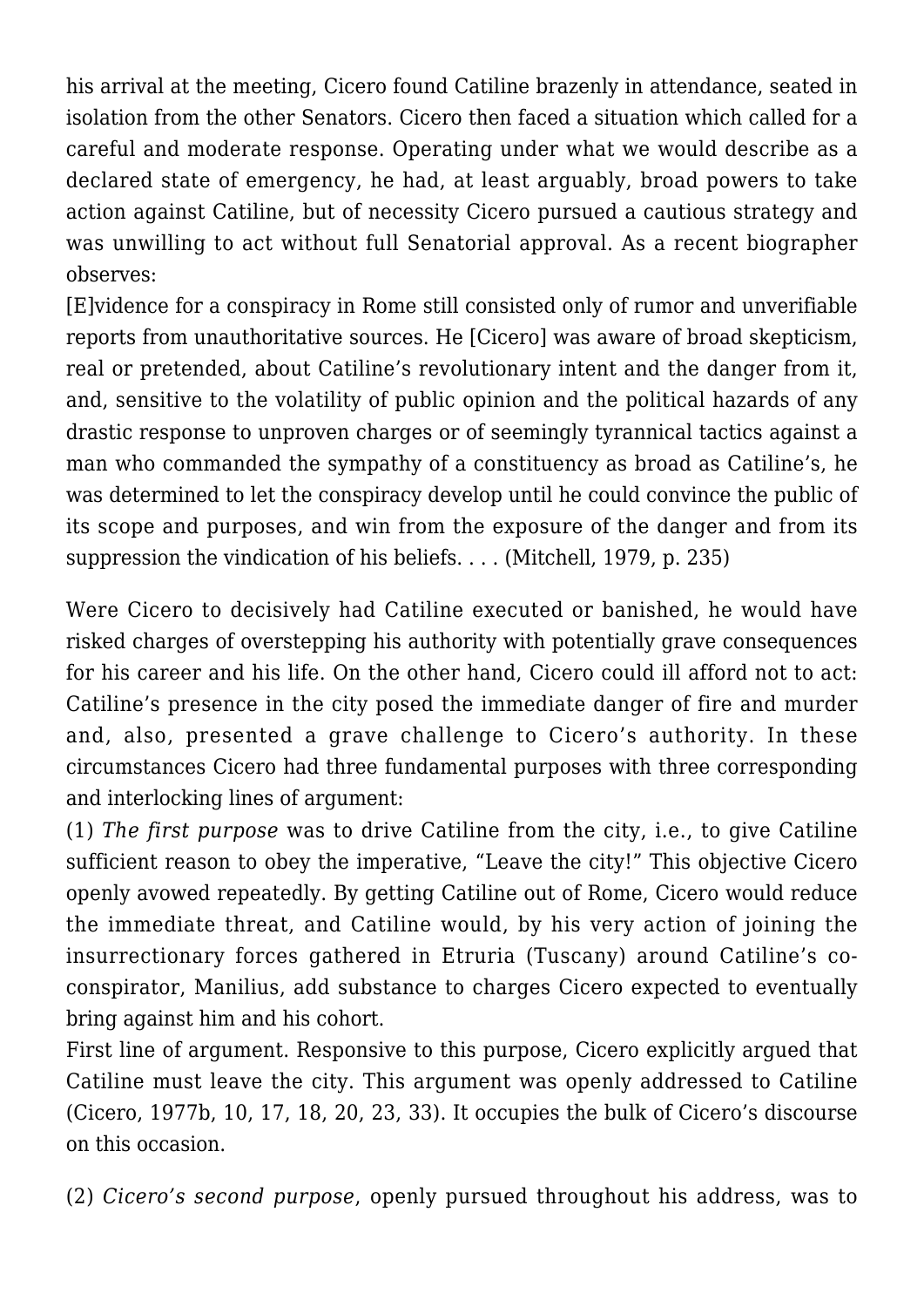justify to the Senate the course of action, or what might appear to some as inaction, which Cicero was pursuing. Cicero had been given emergency powers to deal with the threat posed by Cataline, yet Cicero had not acted to banish or execute the villain. Was this inaction acceptable (1977b, 3-4, 27-29)?

*Second line of argument.* In treating that question, Cicero explicitly advanced three arguments. First, he maintained that the danger posed by Catiline's actions warranted the accusation that his failure to have Cataline executed or banished was negligent and imprudent (1977b, 27-29). Second, as part of his answer to this self-accusation, Cicero maintained that he had not been negligent, since he knew of and managed to frustrate Catiline's maneuvers (1977b, 8, 31-32). And, thirdly, Cicero maintained that soon Catiline would be recognized by all as an enemy of the state and could then be executed without risk of appearing cruel and merciless (1977b 6, 29-30).

(3) *The third purpose*, as described by Ann Vasaly, ". . . was to induce his audience to see Catiline not only as a pernicious citizen – a traitor deserving of exile – but as a hostis whose plans and action had thrust him outside the pale of citizenship and the legal protection that accompanied that status"(1993). The status of *hostis* was not well defined in Roman law. Under a declared state of emergency, such as was in effect at the time of Cicero's address, parties recognized as "hostis" were regarded as enemies of the state, outside the protection of Roman law, and liable to execution. Were the Senate unanimously to recognize Catiline as a hostis, then Cicero could secure his execution with relative impunity. Roman law was not similarly clear about what must be shown to convict a patrician Roman as an enemy of the state. Precedents were available, but their application by Cicero, a new man from outside patrician ranks, required clear and certain evidence of guilt – evidence which Cicero did not have (Cicero, 1977a, pp. 570-571).

*Third line of argument.* Corresponding to Cicero's third purpose, he manifestly developed what can be described as a proto-argument, i.e., an argument which addressed the key issues involved in the question of Catiline's guilt, but waited for its completion on further evidence which, Cicero maintained, would predictably be forthcoming as Catiline continued on his reckless course (1977b, 5-6, 29-30). This line of argument was set out manifestly, with Cicero deliberately making it apparent that he intended to show the Senate that Cataline is a hostis, but he did not openly advance that argument.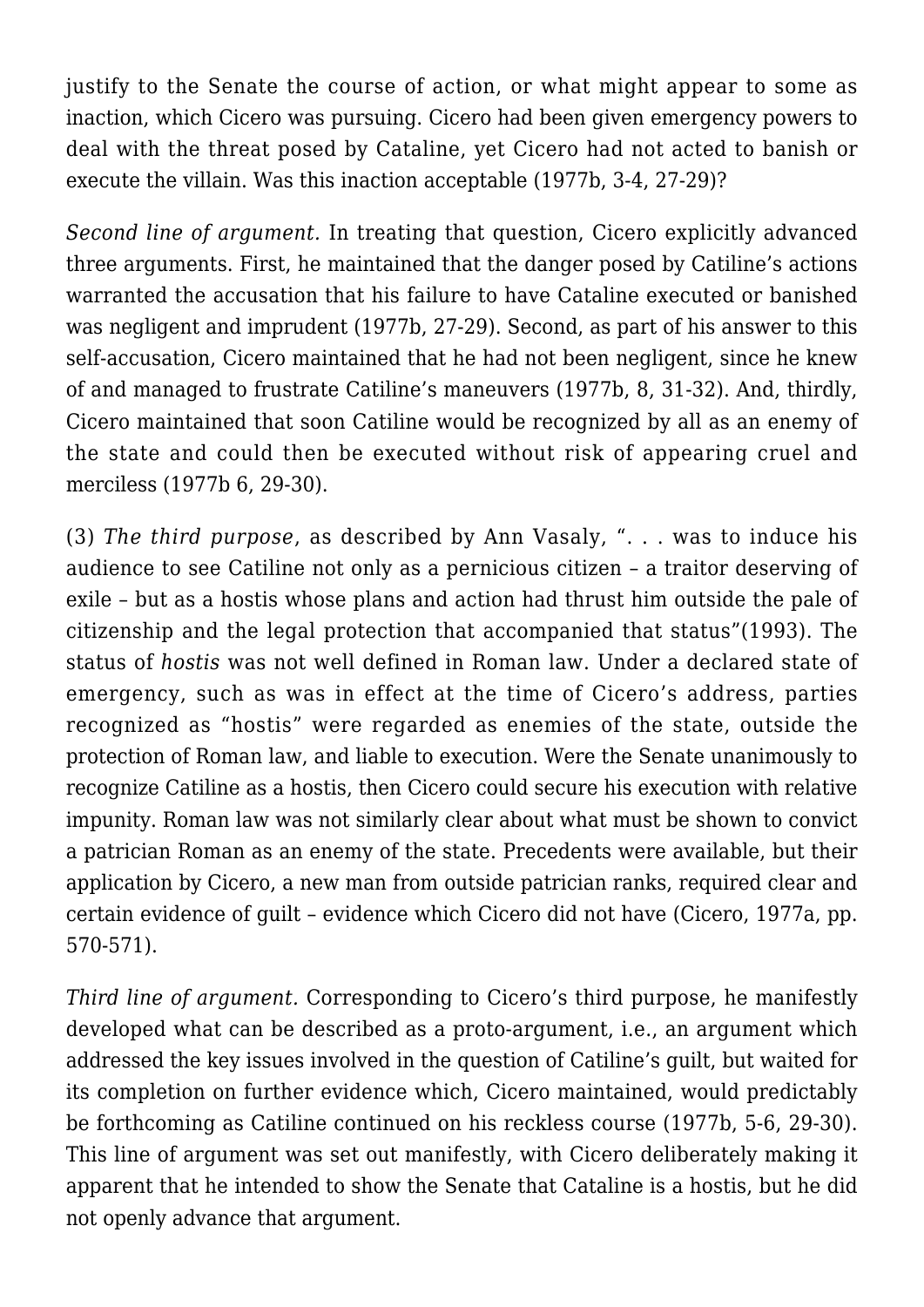These lines of argument are interlocking in that the success of each depends on the success of the others, and they are cumulative in that reason and evidence introduced in the first is manifestly designed to provide, by means of apostrophe, argumentation essential to the support of the second; while argument structures imported from both the first and the second manifestly compose the third.

Consider first the interdependence of these arguments. Were Cicero to succeed, as indeed he did, in driving Catiline from the Senate and from the City, then Catiline's conduct would show Cicero's mastery of the situation as claimed by his second line of argument and, more importantly, would provide evidence clinching Catiline's guilt as predicted by Cicero. So success in the first line of argument provided support designed to carry the second. But both the first and the second depend fundamentally on the proto-argument that Catiline is a hostis. In order to convince Catiline to leave, Cicero argued that Catiline had no remaining support in the Senate; he could not hope to gain legitimacy for his action (1977b, 16-17, 20-21). In this connection, Cicero made use of the silence of the Senators in response to his attack upon Catiline.

Leave the city, Catiline, free the commonwealth from fear. . . . Well, Catiline? What are you waiting for? Do you not notice the Senate's silence? They accept it [Cicero's injunction], they are silent. Why are you waiting for them to voice their decision, when you see clearly their wish expressed by their silence. . . . Catiline, their inaction signifies approval, their acquiescence a decision and their silence applause (1977b, 20-21).

In order to generate this evidence, important to the success of his first line of argument, Cicero needed to provide enough support for his proto-argument to convince Catline's potential supporters to at least remain silent. The importance of the proto-argument in silencing Catiline's sympathizers is confirmed by subsequent events. Immediately following Cicero's invective, Catiline rose to respond but was shouted down by the Senators. He thereupon fulfilled Cicero's injunction by storming out of the forum. So, the success of the first line of argument depended on the success of the proto-argument. Likewise the second line of argument held that Cicero's inaction was warranted because the case against Catiline was so powerful that it was foreseeable that Catiline's behavior would betray his guilt even to those inclined to support him. But this supposition required that the proto-argument establish a persuasive presumption of Catiline's guilt. In brief, the proto-argument was the fundamental argument of the discourse.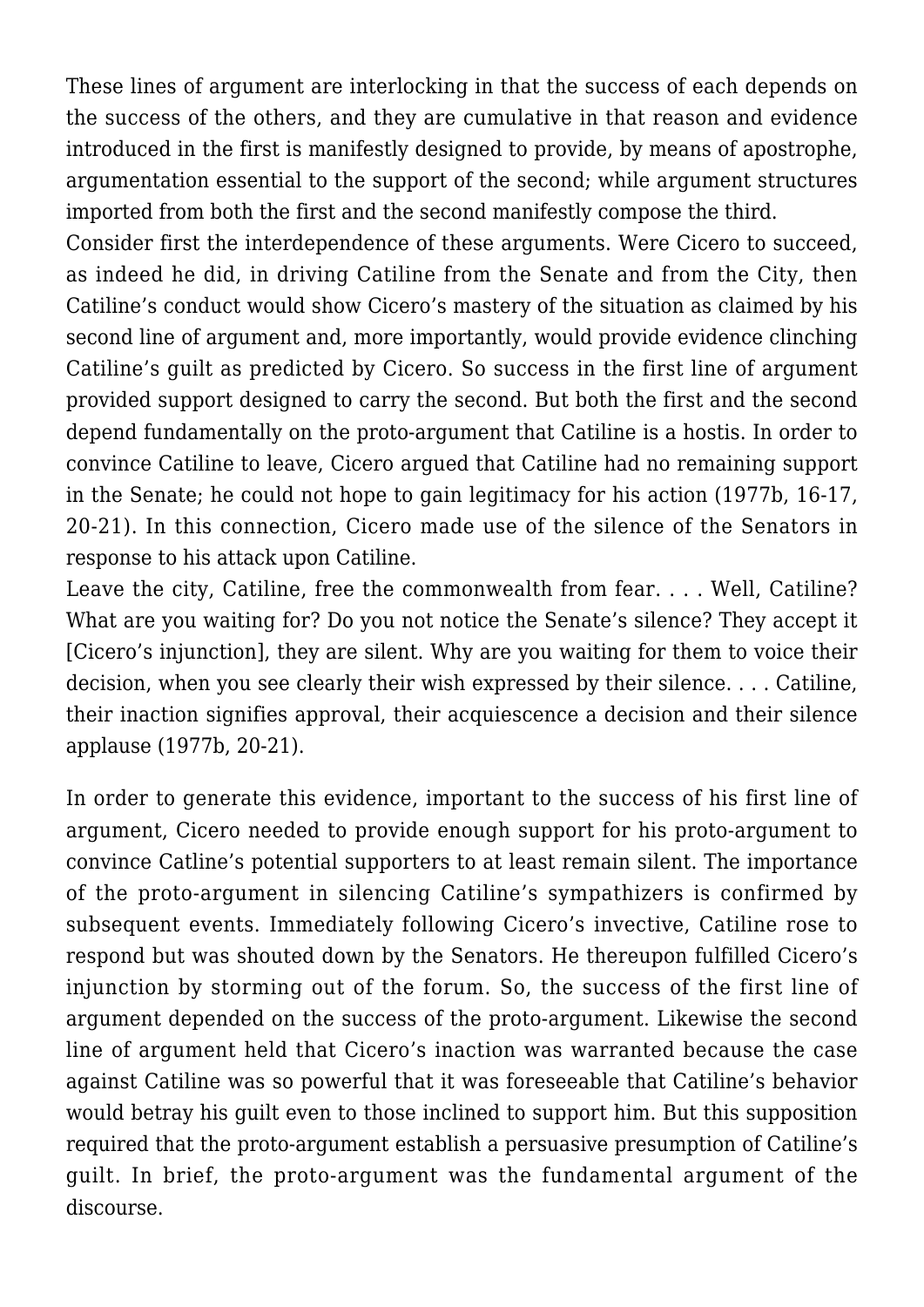These lines of argument were also cumulative in ways which involved the principle of apostrophe. The argument addressed to Catiline was manifestly designed to provide the Senate with much of the reasoning and evidence needed to support the self-accusation and defense Cicero offered in his second line of argument. That accusation was first introduced in remarks addressed to Catiline: "It is not the deliberations and decisions of this body that the Republic lacks. It is we, – I say it openly – we consuls, who are lacking [are wanting in our duty]" (1977b, 3-4). Cicero then immediately raised this same accusation in statements addressed to the Senate: "It is my wish, gentlemen, to be a man of compassion, it is my wish not to seem easygoing at a time of serious danger for the Republic, but now I condemn myself for my inaction and my negligence" (Cicero, 1977b, 4). By raising this charge first in his address to Catiline and, subsequently, in his address to the Senate, the primary audience for the accusation, Cicero initiated a frame which enabled him to import argumentation addressed to Catiline into the arguments addressed to the Senate. Within that frame, Cicero implicitly transferred from arguments addressed to Catline the supporting precedents, legislation, and evidentiary details needed to support the accusation and defense he offered to the Senate (1977b, 4-10 & 30).

The third line of argument was not openly addressed or explicitly supported in Cicero's remarks to the Senate. In his address to Catiline, Cicero did call his villain an enemy of the state: "I achieved this much when I kept you from the consulship, that you would only be able attack the State as an exile and not harry it as a consul, and that this criminal attack upon which you have embarked would go under the name of banditry not war" (Cicero, 1977b, 27-28; also see: Cicero, 1977a, p. 573), but in statements address to the Senate, Cicero explicitly refused to say that Catiline is a hostis (1977b, 9, 19, 29-30). Nevertheless, the basic structure of Cicero's proto-argument can be reconstructed from statements openly addressed to Catiline and to the Senate.

*Premise one:* Cicero ought to have Catiline executed, when incontrovertible evidence that he is a hostis has emerged [transposed from statements addressed to Catiline (1977b, 2-3)].

*Premise two:* There is compelling evidence that Catiline is a hostis [transposed] from statements addressed to Catiline and supported at length by arguments addressed to that culprit (Cicero, 1977b, 17-19, 27)].

*Premise three:* However, some of Catiline's supporters in the Senate are not yet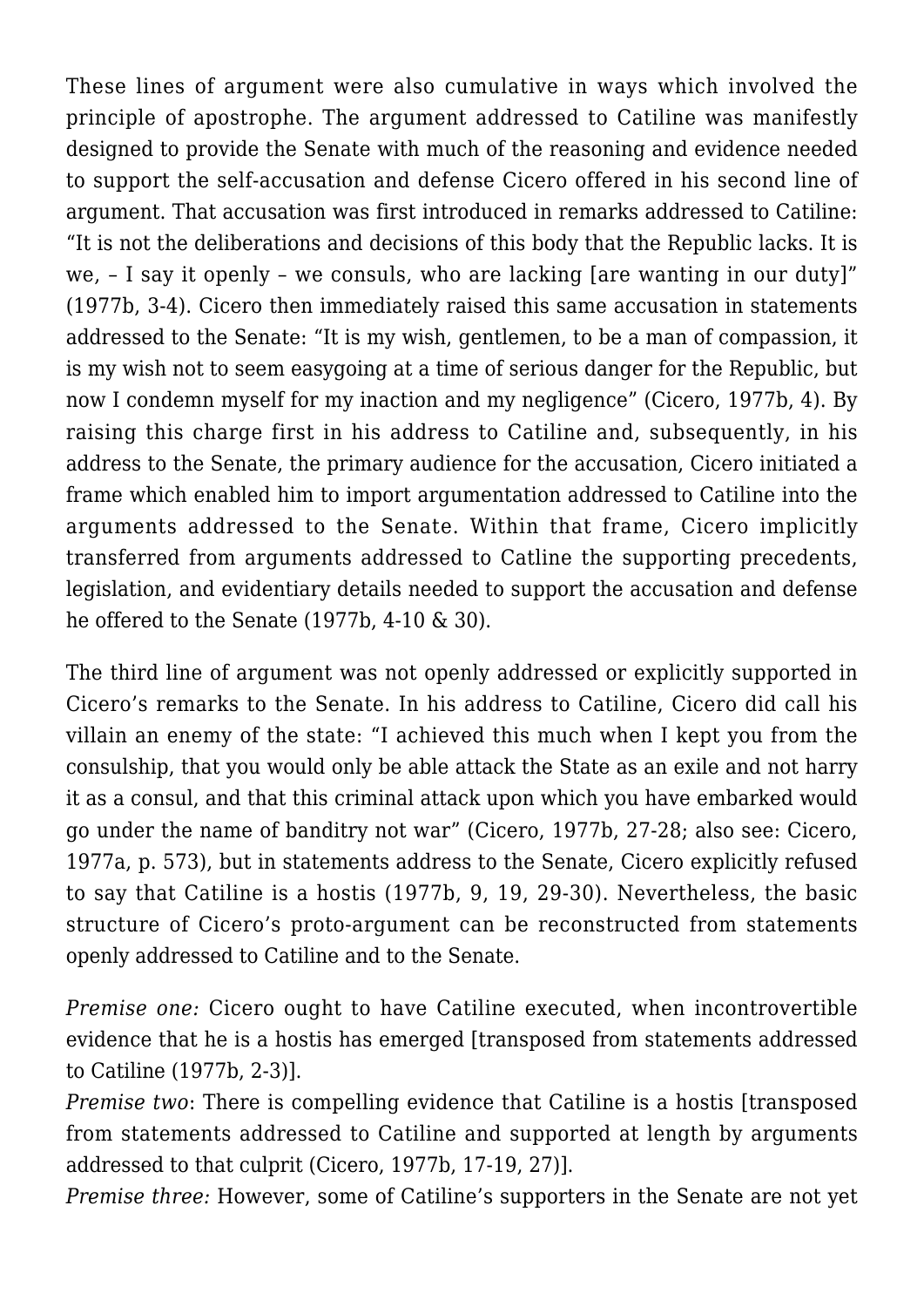convinced of Catiline's guilt [transposed from statements addressed to the Senate in response to Cicero's self-accusation (1977b, 5-6, 29-30)].

Internal conclusion: Therefore, in the interest of appearing merciful, Catiline should not be executed until further uncontestable evidence firmly establishes his guilt [transposed from statements addressed to the Senate in response to Cicero's self accusation (1977b, 6, 29-30)].

*Premise four:* However, given what is known about Catiline's plots, it is likely that incontrovertible evidence will soon emerge firmly establishing his guilt [transposed from and supported by Cicero's recounting to Catiline of what he knows about the latter's plan to join his band of traitors in Eutria and further reinforced by the force of Cicero's urging Catiline to leave (1977b, 5, 10)].

*Conclusion:* Therefore, it will soon be apparent to all that Catiline is a hostis, and Cicero will then be free to do what he ought to do, i.e., have Catiline executed [transposed from Cicero's concluding remarks to the Senate (1977b, 30)].

Although Cicero did not openly address this proto-argument to the Senators, he manifestly intended that they follow its development as embedded in remarks addressed to Catiline and to the Senate. What, then, enables us (and presumably the Senators) to recognize Cicero's apparent intention that they find in his remarks a compelling argument for Catiline's guilt?

First, we can be reasonably certain that Cicero did have some such primary intention, i.e., he did intend that his fellow Senators find in his remarks compelling reason to believe that Catiline is a hostis. Demonstrating that to the Senate was one of Cicero's ultimate goals in this whole affair – one he attained when Catiline's presence in Manilus' camp provided confirmatory evidence, as Cicero had predicted in this address. Moreover, we can suppose that Cicero intended his audience to find such an argument in his remarks because, as noted above, getting the Senate to recognize and be moved by his proto-argument was practically essential to the success of the other two lines of argument developed in this address.

The fact that Cicero probably held such a primary communicative intention lends plausibility to the claim that Cicero deliberately gave the Senators to believe that he was speaking with that intention. First off, it shows us an intention Cicero had which, with a little prompting on his part, he might reasonably have expected others to recognize. Second, if his auditors recognized that intention, then they would have a guide to interpreting his remarks which would make apparent the direction and force of his proto-argument. So we have reason to believe that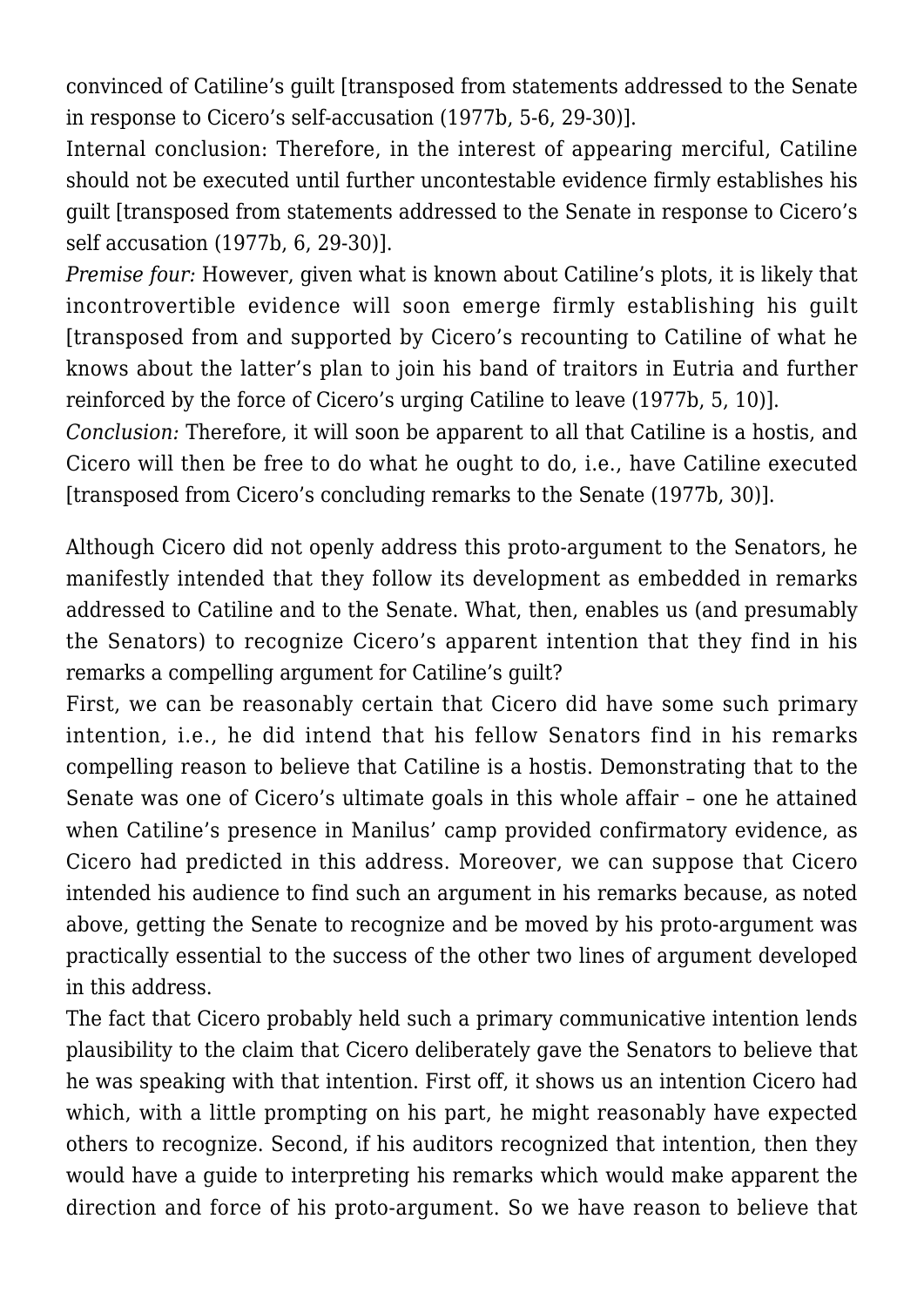Cicero had both the opportunity and the motive to make this argument apparent. The text of Cicero's address presents us with at least three cues which would have served to induce attention to Cicero's intention to secure audience acceptance of his proto-argument.

First, in urging Catiline to leave the city, Cicero elaborated his argumentation well beyond the reasons and evidence needed to support the claims he advanced to Catiline and beyond the material needed to uphold the claims he presented in consideration of his self-accusation. Ostensibly to show Catiline that staying in the Senate and in Rome would be futile, Cicero detailed three past episodes in which Cicero exposed and frustrated Castiline's designs (1977b, 7-8). Cicero, then, recounted in extravagant detail his knowledge of Catiline's current plot including: the site at which the conspirators met, their division of labor, how they planned to divide up the city of Rome and the rest of Italy, and details of the plot to assassinate Cicero (1977b, 8-10). Presumably, Catiline could have discerned that Cicero had intimate knowledge of the conspiracy from far less detail than Cicero provided. Similarly, this part of Cicero's apostrophe provided the Senate with more data than they would need to grasp the point that Cicero knew what Catiline was plotting. But this extended and detailed narrative did provide Cicero with a vehicle for bringing before the Senate an extended inventory of the evidence for Catiline's guilt. Given the surfeit of argumentation Cicero provided, the intention to do that could hardly be ignored by his audience.

Second, Cicero framed his narrative of Catiline's plot so as to generate confirmation of Catiline's guilt. Cicero was not content simply to recount his knowledge of these episodes; instead he presented his narrative as a series of questions addressed to Catiline; he then interpreted Catiline's silence as confirmation of Cicero's account.

You are trapped on every side; all your plans are as clear as daylight to us. Let us go through them together. Do you remember that I said in the Senate on the 21st of October that Gaius Manlius, your tool and lackey in your wild scheme, would take up arms on a certain day and that the day would the 27th of October? Was I not right, Catiline, both in the seriousness of the plot . . . and – a much more remarkable feat – in the date? I said also. . . . You cannot deny that, can you? . . . . You confidently expected to take Praeneste in a night assault on the 1st of November, but were you aware that the defenses of that colony had been set on my orders with my garrison, my guard-post, and my sentinels? . . . . You do not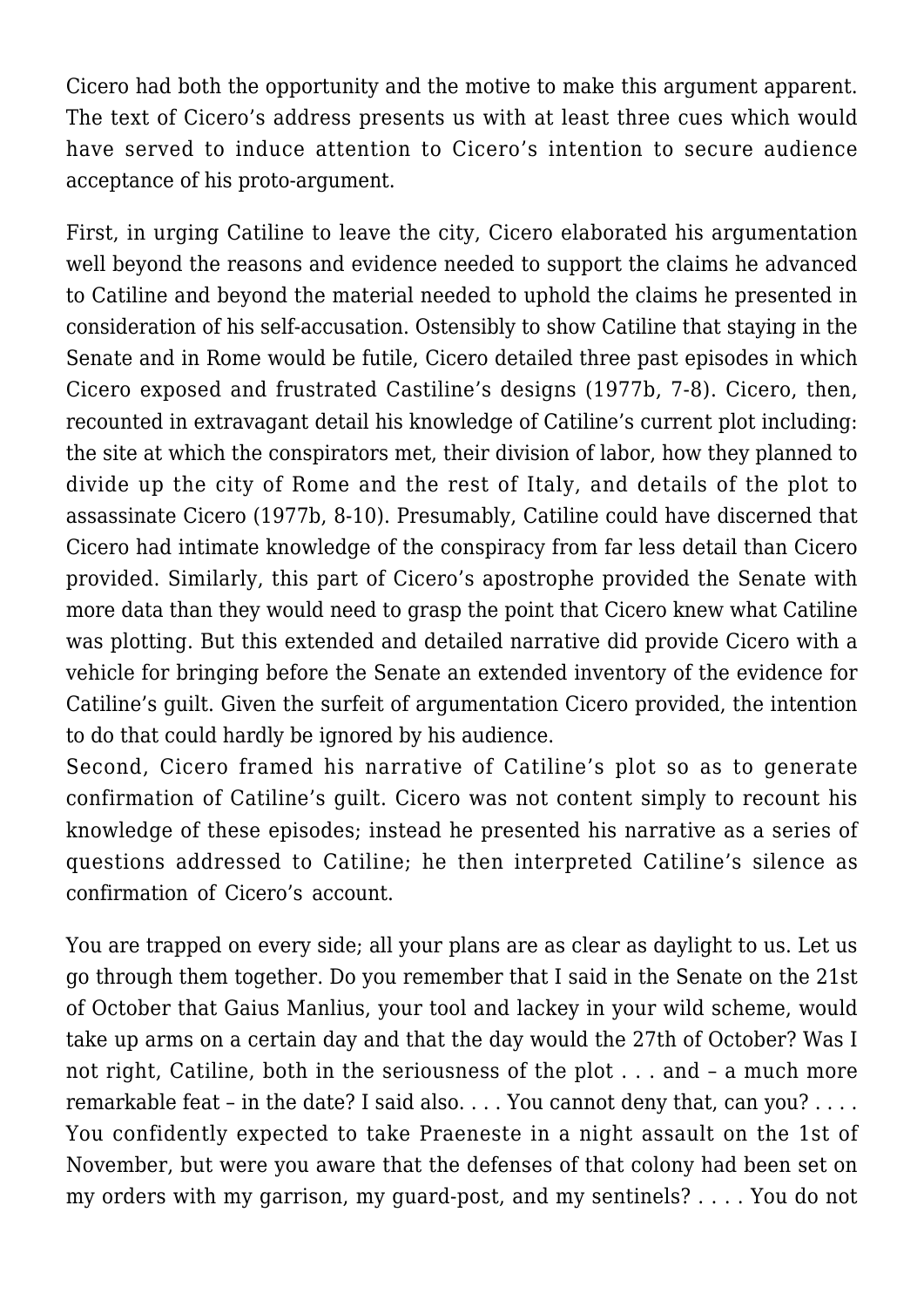have the effrontery to deny it, do you? Why are you silent then? If you deny, I shall prove it (1977b, 6-7).

The confirmation Cicero demanded from Catiline surely was not needed to show Catiline that Cicero knew what Catiline was up to. While Catiline's silence did provide the Senate with confirmation relevant to Cicero's apostophic representation of his mastery of the situation, still that demonstration hardly required point by point demands that Catiline try to deny Cicero's allegations. But Cicero's repeated calls for denial and his accompanying interpretation of silence as indication of guilt did provide some evidence supporting the proto-argument's claim that Catiline was an enemy of the state.

Third, in meta-comments on his own discourse, Cicero problematized the intentions with which he purported to speak, suggesting both the futility of belaboring these matters to Catiline and the lack of need to elaborate them to the Senate. Cicero conspicuously failed to give a coherent account of why he was speaking to Catiline. He begins by advising Catiline to leave, explicitly speaking out of what Cicero described as undeserved pity (1977b, 6-16). Well into the oration, Cicero changed his mode of address and ordered Catiline to leave (1977b, 10), but as that would amount to banishing Catiline, an act Cicero was not prepared to justify, Cicero openly backed away from his command and returned to advising Catiline (1977b, 12-13). But, then, as he neared the conclusion to his address, Cicero expressed puzzlement about his avowed purpose in speaking to Catiline. Why, Cicero asked, bother to advise Cateline to do what he is already intent on doing, what his corrupt nature compels him to do? (1977b, 22). Nor did Cicero present a coherent view of why he was addressing the Senate. On the one hand he argued at length that he could justifiably be charged with negligence; while on the other, he purported to believe that many Senators were already prepared to negatively judge his inaction. If the latter were true, then there would be no need for extended argument to establish the former. As for Catiline's sympathizers, Cicero openly admitted that he did not have the evidence needed to convince them. So, what, one may ask, was the point to the remarks Cicero openly addressed to the Senate? By thus problematizing the intentions with which he openly addressed Catiline and the Senate, Cicero invited his fellow Senators to look beneath the ostensible surface of his communicative efforts to find a deeper intention animating his oration. When they looked, they could hardly help but recognize the design of his proto-argument aimed at establishing that Cateline is a hostis.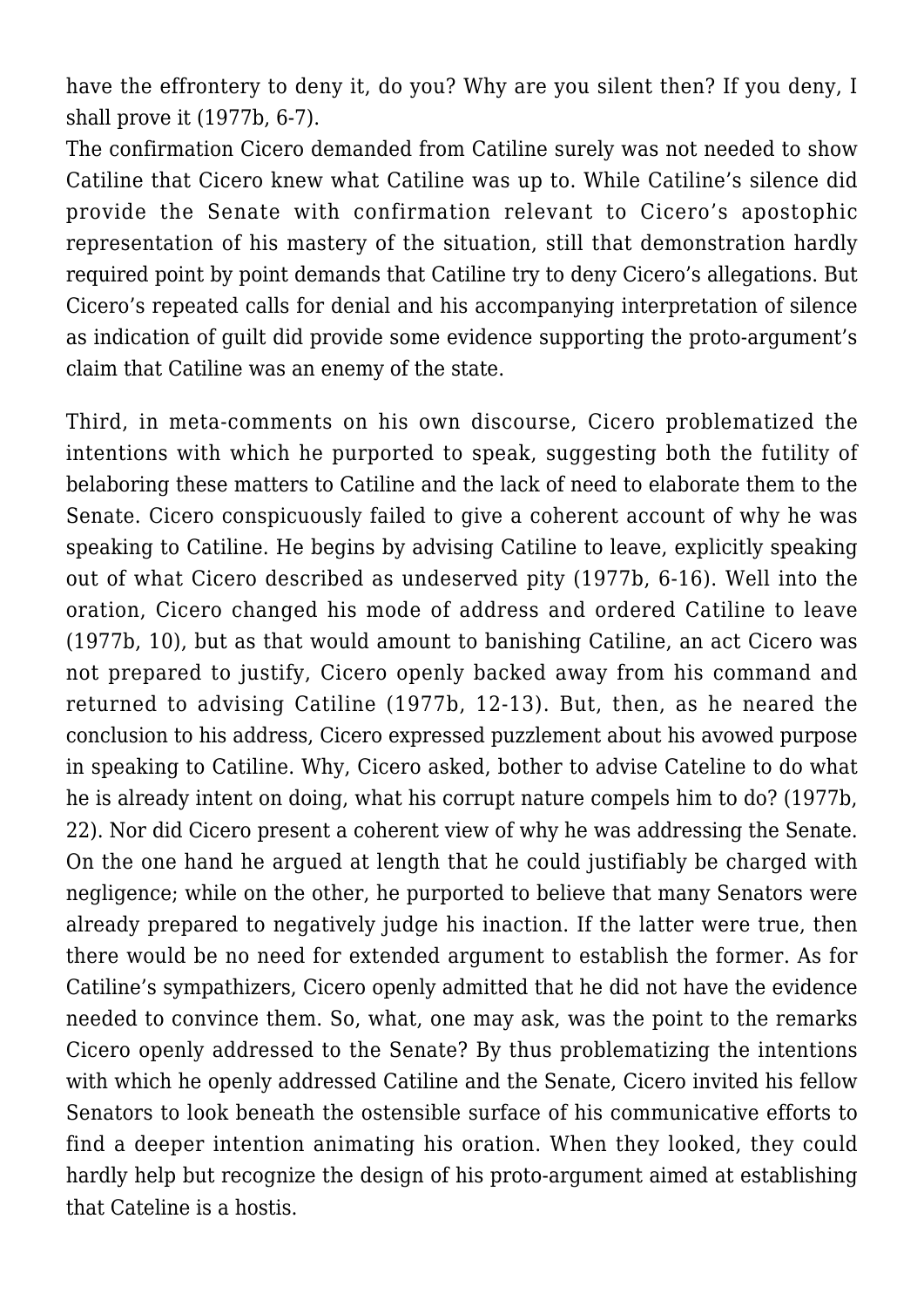We have seen that Cicero used a combination of apostrophes to induce one audience to cognitively appropriate reason and evidence from a discourse addressed to another audience. In doing so Cicero strategically managed his probative commitments – his burdens of proof – so as to present to the Senate a body of reason and evidence tending to show that Catiline was an enemy of the State, while evading the obligation to answer objections and demands for conclusive proof from that audience, which he admittedly could not have satisfied at that time (for a discussion of managing burdens of proof, see: Tseronis, 2006). Of course, Cicero did incur probative obligations with respect to both Catiline and the Senate, but he exercised careful stewardship of these openly incurred duties. Thus he managed to provide Catiline with reason to leave the Senate and the City, thereby (arguably) discharging his immediate duties as Counsel; at the same time, he managed to lay before the Senate a case for Catiline's guilt, which ultimately proved to be persuasive, and he achieved all this under circumstances in which he did not have in hand the hard evidence needed to show that Catiline was an enemy of the state. This achievement poses complex historical and moral questions (not to mention questions as to what we regard as fallacious argumentation), but our immediate concern is with the insight which a Gricean perspective affords into Cicero's management of this affair.

4. *Cicero's apostrophes and the complexity of Gricean reflexive speaker intentions* Earlier we noted that the reflexive speaker-intentions posited by Strawson's and Stampe's version of Grice's analysis of utterance-meaning have been criticized as implausibly complex. In response to this influential complaint, we can now observe:

(i) that far from being dubiously complicated, the distinctions marked by that analysis, together with their concomitant pragmatics, afford insight into an accomplished advocate's stewardship of probative obligations in a "real life situation," and

(ii) that the suspect third level of speaker-intentions posited by this analysis is indeed essential to our conception of seriously saying and meaning something.

The version of Grice's analysis in question here invites us to distinguish between a speaker's deliberately giving it to be believed that she is speaking with a certain primary intention versus her both deliberately and *openly* making it apparent that she is so speaking. The pragmatic importance of this distinction, as explicated by Stampe, is that by openly manifesting her primary communicative intention, the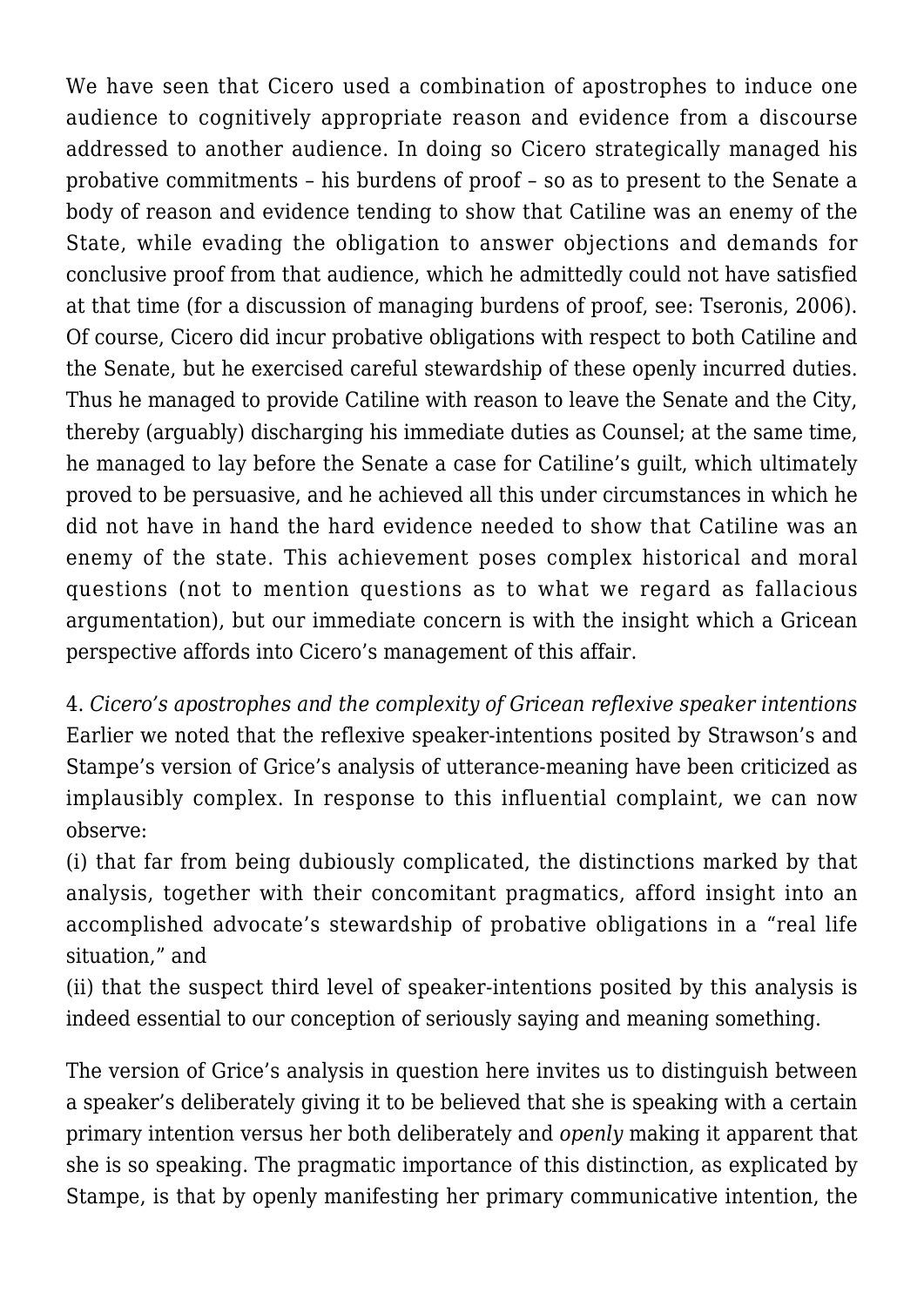speaker patently incurs an obligation to speak truthfully which, I have noted, in the appropriate circumstances may ramify into an accompanying burden of proof. These analytically motivated distinctions are mirrored in Cicero's management of his probative obligations.

A key factor in Cicero's strategy consisted in his refusal to say and to openly argue to the Senate that Catiline is a *hostis*, while at the same time manifestly presenting persuasive arguments to that effect. Here we see clear and intelligible exemplification of the resources of serious utterance as explicated by our preferred version of Grice's analysis. Cicero was able to present his protoargument to the Senate without incurring a concomitant burden of proof by relying upon his manifest intentions to guide the Senators in their appropriation of arguments which he openly addressed to Catiline. At the same time his repeated refusal to openly say to the Senate that Catiline is an enemy of the state is intelligible in light of the probative commitments Cicero would have incurred had he advanced that charge. In these circumstances, had Cicero said to the Senate that Catiline is a *hostis,* he would have *accused* the alleged villain of being an enemy of the state. Given the dynamics of that speech act, he would have committed himself to accepting the burden of showing convincingly that Catiline was indeed guilty, a burden which, as we have seen, Cicero was not in a position to discharge (Kauffeld, 1994; 1998). From these considerations it should be apparent that, far from being implausibly complex, our preferred version of Grice's analysis, marks distinctions important to understanding the complexities of real world argumentation.

Insight into Cicero's management of his probative obligations also clarifies the conceptual requirements for an analysis of seriously saying and meaning something. As noted earlier, dismay over the apparent complexity of the Strawson/Stampe version of Grice's analysis has led scholars to retreat to simpler renditions of the analysis which omit the requirement that in seriously saying and meaning that *p*, speakers *openly* manifest their primary communicative intentions. This move allows that *S* will have said that *p*, if she merely manifests her primary communicative intention, while (ostensibly) intending that *A* therein find reason to respond as she primary intends. We have seen that in his "First Catilinarian," Cicero both produced an utterance (addressed to Catiline) semantically equivalent to "Catiline is a *hostis*," and he manifestly intended that the Senate believe that this villain was indeed an enemy of the state, but that he resolutely *refused* to say to the Senate that Catiline is a *hostis.* These facts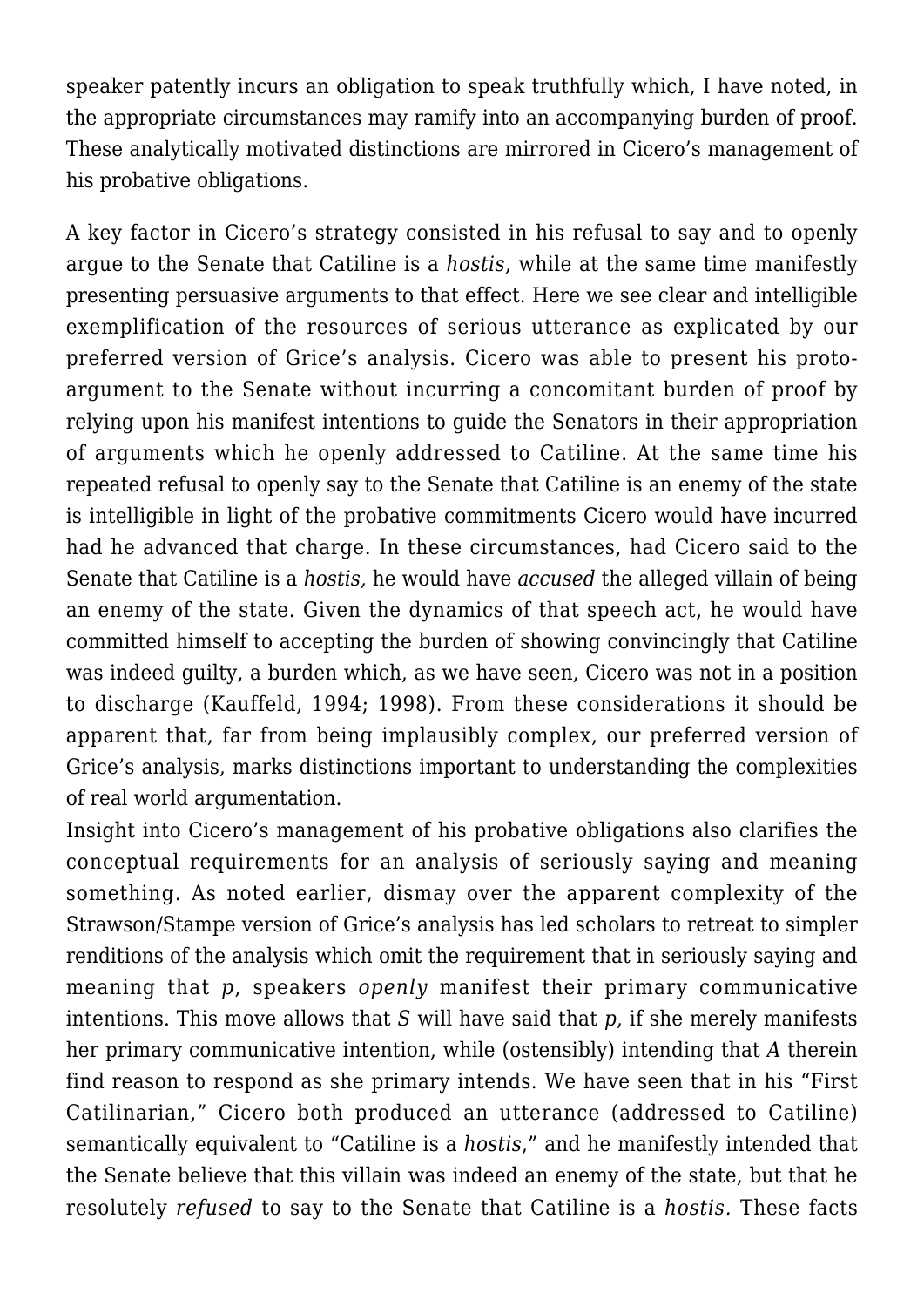powerfully argue that simpler versions of Grice's analysis, which require only that S deliberately manifest her primary speaker-intention, cannot suffice to explicate the conditions essential to seriously saying and meaning something. In order to have said that *p, S* must have *openly* given it to be believed that she is speaking with the primary intention that *A* respond with, e. g., belief that *p*. This conclusion tends to confirm Stampe's account of the pragmatics of serious utterance as discussed above.

### 5. *Matters for further thought and investigation*

The strategies Cicero employed to manage his probative obligations have great contemporary relevance. The genius of Cicero's message-design resides in his exploitation of potentials inherent in concurrently addressing two audiences on related topics, where each audience could be cast in the role of interested spectator for the discourse addressed to the other. The resources available in this type of situation enabled Cicero to induce the audience he was primarily addressing at any given moment to import into their consideration reasons, evidence, conclusions, etc. from discourses openly addressed to another audience, while avoiding the practical necessity of openly incurring responsibility for the truth and rational adequacy of the imported utterances. In our media rich age, much public discourse is targeted to multiple audiences, often under circumstances in which a primary audience can be induced take the role of interested observer of remarks addressed to a secondary audience. Attention should be given to the ways in which speakers are able, for better or for worse, to manage their probative obligations in such cases. What are the practical and probative gains in these situations versus what are the temptations to abuse?

#### NOTES

**[i]** Grice offers an analysis of "utterance-meaning," an artificial term embracing verbal utterances, gestures and other symbolic means of expression. I focus on the elementary communicative act of seriously saying and meaning something and rely on the ordinary sense of 'saying' as it is employed in indirect speech reports of the form 'S said that p'. If Grice's analysis of the meaning utterances have on the specific occasion of their use has any purchase in the world, it must at least capture what is essential to the communicative act of seriously saying that p.

**[ii]** Addressees do not need to reason out a speaker's commitment to truthfulness in each and every instance of serious communication. Persons acquire a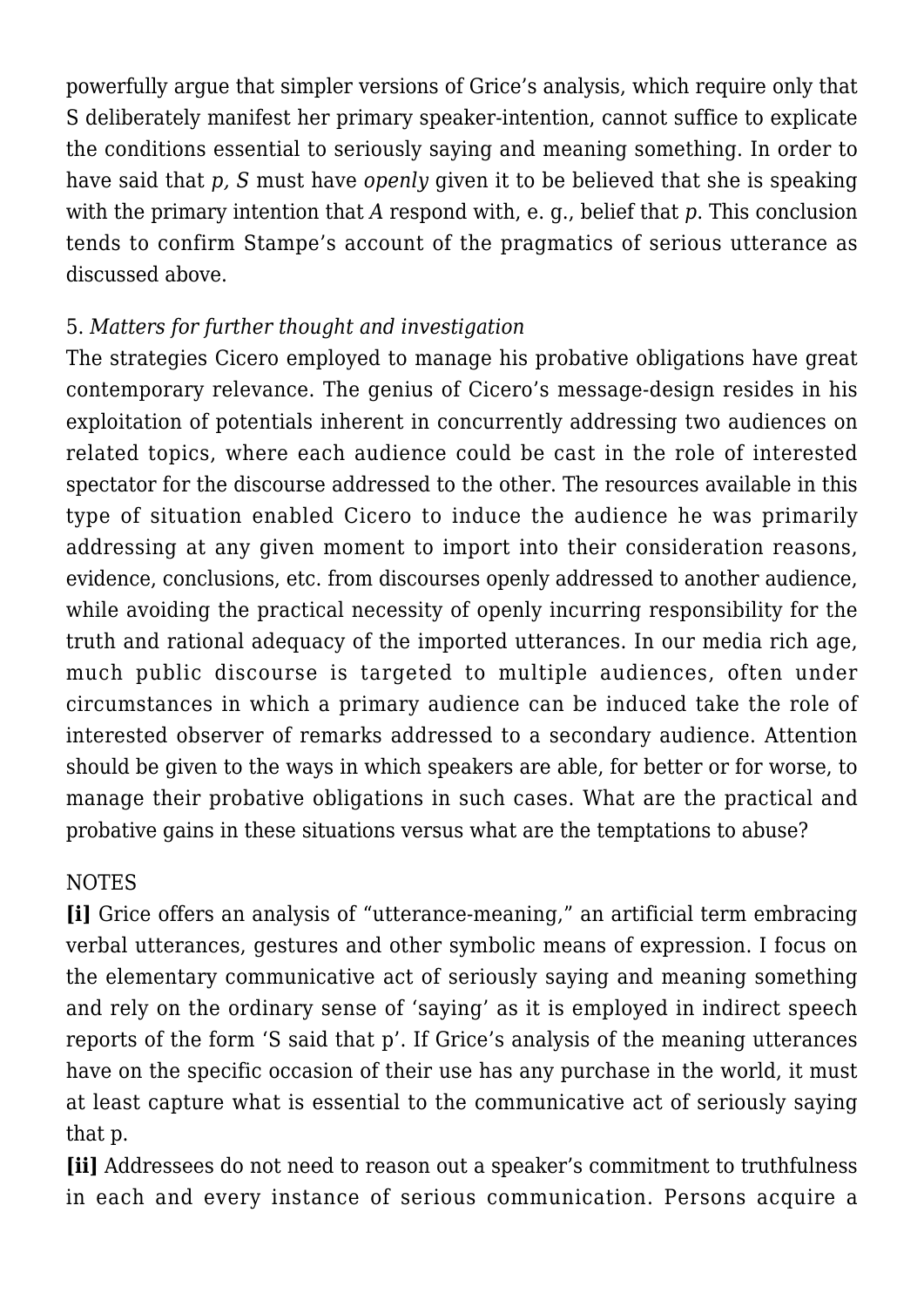repertoire of communicative acts, including the act of seriously saying things, and they can rely on that inherited practical knowledge without puzzling out the internal calculation of each and every communicative act.

**[iii]** In addition, positing a second level reflexive intention (I3) has been criticized on the grounds that it seems to open the possibility of a debilitating regress of reflexive speaker-intentions, and it seems to some that I3 imports into the analysis an intention which is of no practical value (Avramides, 1989, p. 148; MacKay, 1972, p. 60). Stampe's account of the pragmatic value of I3 demonstrates, as I have argued elsewhere, the practical importance of this second level reflexive intention and, by the same stroke, closes the door to potential regresses (Kauffeld, 2001).

## **REFERENCES**

Avramides, A. (1989). *Meaning and mind: An examination of a Gricean account of language.* Cambridge: MIT Press.

Black, M. (1975). *Meaning and intention, Caveats and critiques: Philosophical essays in language, logic, and art*. Ithaca: Cornell University Press.

Cicero. (1977a). Appendix B (C. McDonald, Trans.), *Cicero: Orations* (pp. 567-574). Cambridge: Harvard University Press.

Cicero. (1977b). First speech against Lucius Sergius Catilina (C. MacDonald, Trans.)*, Cicero: Orations* (pp. 33-67). Cambridge: Harvard University Press.

Espy, W. R. (1983). *The garden of eloquence: A rhetorical bestiary*. New York: E. P Dutton.

Evans, G., & McDowell, J. (1976). Introduction. In: G. Evans & J. McDowell (Eds.), *Truth and meaning: Essays in semantics* (pp. vii-xxiii). Oxford: Clarendon Press.

Grandy, R. E., & Warner, R. (1986). Paul Grice: A view of his work. In R. E. Grandy & R. Warner (Eds.), *Philosophical grounds of rationality: Intentions, categories, ends* (pp. 1-45). Oxford: Clarendon Press.

Grice, H. P. (1969). Utterer's meaning and intention. *Philosophical Review*, 78, 147-177.

Grice, H. P. (1986). Reply to Richards. In: R. E. Grandy & R. Warner (Eds.), *Philosophical grounds of rationality: Intentions, categories and ends* (pp. 45-108). Oxford: Clarendon Press.

Kauffeld, F. J. (1994). Veracity, accusation and conspiracy in Lincoln's campaign for the Senate. *Rhetoric Society Quarterly,* 24, 5-28.

Kauffeld, F. J. (1998). Presumption and the distribution of argumentative burdens in acts of proposing and accusing. *Argumentation,* 12(2), 245-266.